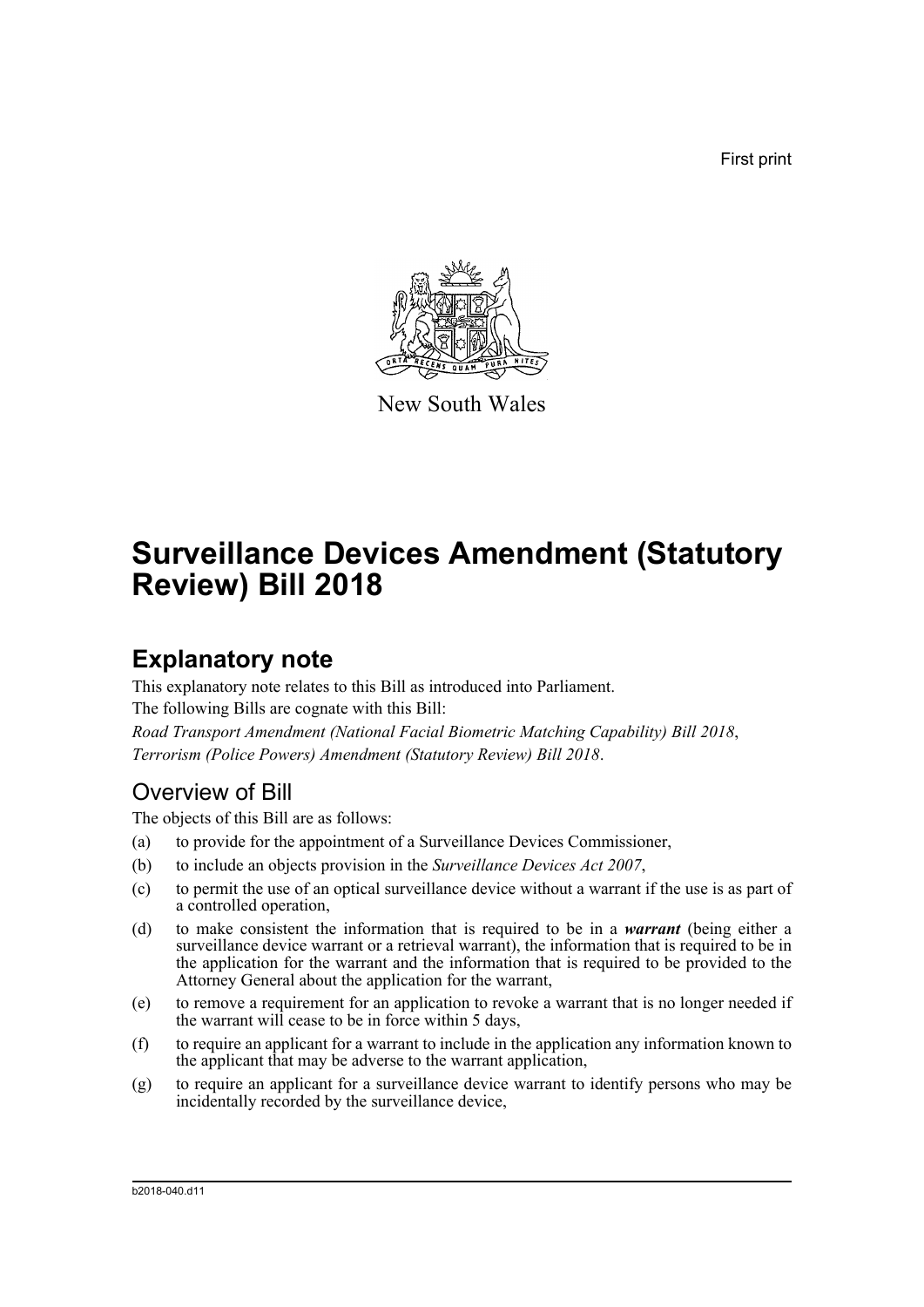- (h) to require the annual report of the Department of Justice to include information about applications for warrants,
- (i) to require an application for an authority to conduct a controlled operation to include details of the proposed use of a listening device or optical surveillance device without a warrant.

### Outline of provisions

**Clause 1** sets out the name (also called the short title) of the proposed Act.

**Clause 2** provides for the commencement of the proposed Act on a day or days to be appointed by proclamation.

#### **Schedule 1 Amendment of Surveillance Devices Act 2007 No 64**

**Schedule 1 [1]** sets out the objects of the *Surveillance Devices Act 2007* (the *principal Act*).

**Schedule 1 [19]** provides for the appointment of a Surveillance Devices Commissioner. The person appointed must be an Australian legal practitioner with at least 7 years experience who is, has been (or is eligible to be) a Judge or judicial officer. **Schedule 1 [19]** also permits the Attorney General to delegate functions under Part 3 (Warrants) or 5 (Compliance and monitoring) of the principal Act to the Surveillance Devices Commissioner, the Solicitor General, the Crown Advocate or a person authorised by the regulations under the principal Act. **Schedule 1 [2]** includes a definition of *Surveillance Devices Commissioner* for the purposes of the principal Act.

**Schedule 1 [3]** permits the use of an optical surveillance device without a warrant if the use is as part of a controlled operation. This is currently permitted in relation to listening devices. **Schedule 1 [4], [16] and [17]** make consequential amendments.

**Schedule 1 [5]–[8] and [10]–[13]** make consistent the information that is required to be in a warrant (being either a surveillance device warrant or a retrieval warrant), the information that is required to be in the application for the warrant and the information that is required to be provided to the Attorney General about the application for the warrant. An application for a warrant must now include any information known to the applicant that may be adverse to the warrant application or, if no adverse information is known, a statement to that effect. In addition, an application for a surveillance device warrant must now also identify persons who may be incidentally recorded by the surveillance device. **Schedule 1 [20]** makes a consequential amendment.

Schedule 1 [9] provides that the chief officer of a law enforcement agency who is satisfied that the use of a surveillance device under a surveillance device warrant is no longer necessary is not required to apply for the revocation of the warrant if the warrant will cease to be in force within 5 days after the day on which the chief officer became satisfied.

**Schedule 1 [14] and [15]** clarify that an application for the retrospective approval of an emergency authorisation to use a surveillance device may also be accompanied by an application for a surveillance device warrant (to permit the continued use of the surveillance device). Both applications may be determined at the same time. However, the application for the warrant is to be made in the same way as any other application for a surveillance device warrant.

**Schedule 1 [18]** provides that the annual report of the Department of Justice must include certain information about applications for warrants.

**Schedule 1 [21**] permits the regulations made under the principal Act to prescribe the form in which an application for a warrant is to be made.

**Schedule 1 [22]** contains savings and transitional provisions consequent on the other amendments made by Schedule 1.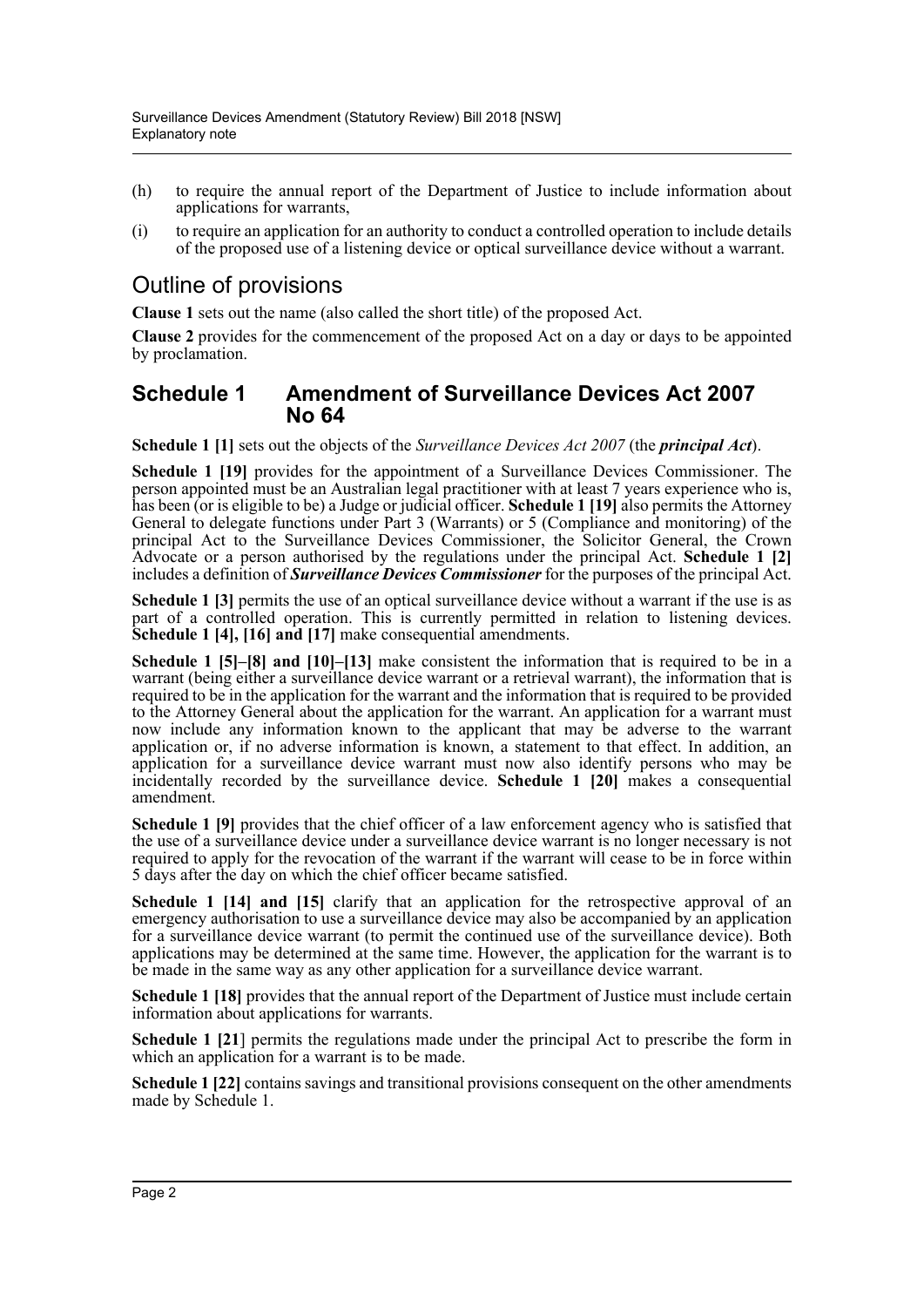### **Schedule 2 Amendment of Law Enforcement (Controlled Operations) Act 1997 No 136**

**Schedule 2** requires an application for an authority to conduct a controlled operation to include details of the proposed use of a listening device or optical surveillance device as part of that operation if the use will be carried out other than in accordance with a surveillance device warrant.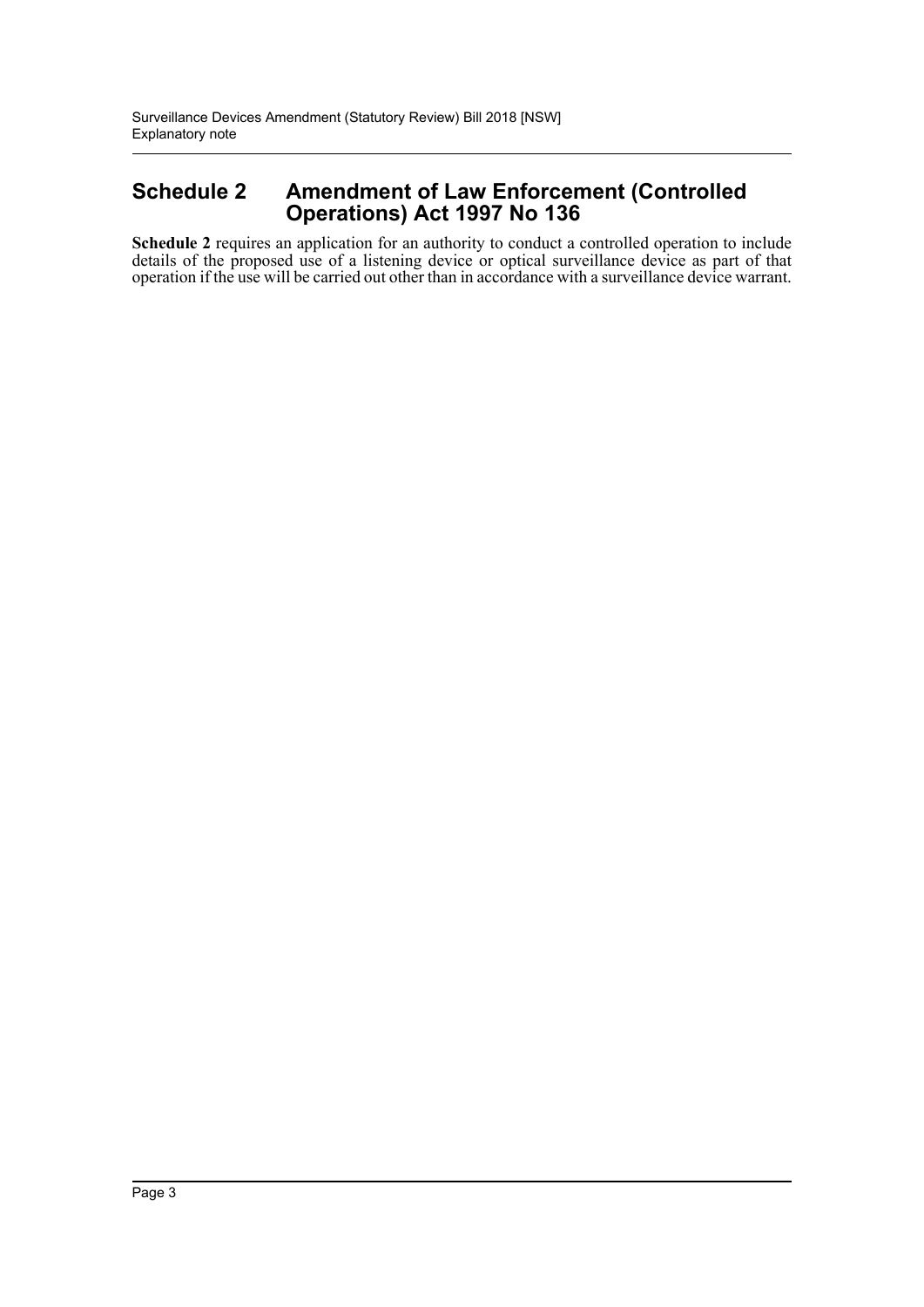First print



New South Wales

## **Surveillance Devices Amendment (Statutory Review) Bill 2018**

## **Contents**

|                   |                                                                                       | Page          |
|-------------------|---------------------------------------------------------------------------------------|---------------|
|                   | Name of Act                                                                           | $\mathcal{P}$ |
|                   | Commencement                                                                          | $\mathcal{D}$ |
| Schedule 1        | <b>Amendment of Surveillance Devices Act 2007 No 64</b>                               |               |
| <b>Schedule 2</b> | <b>Amendment of Law Enforcement (Controlled Operations) Act 1997</b><br><b>No 136</b> |               |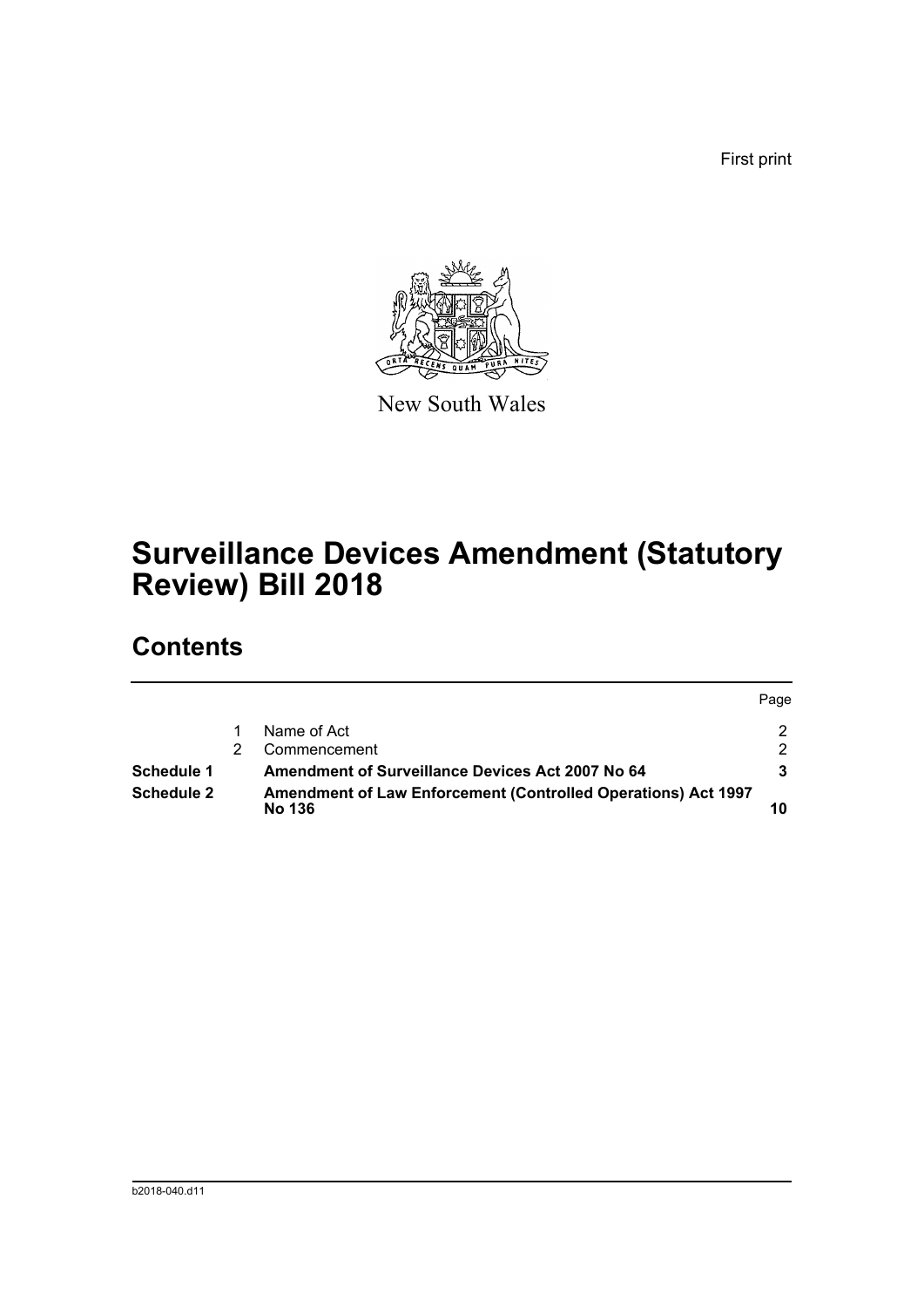

New South Wales

## **Surveillance Devices Amendment (Statutory Review) Bill 2018**

No , 2018

#### **A Bill for**

An Act to make miscellaneous amendments to the *Surveillance Devices Act 2007* following the statutory review of that Act; and to amend the *Law Enforcement (Controlled Operations) Act 1997* with respect to applications for authorities to conduct a controlled operation involving the use, without a warrant, of a surveillance device.

See also the *Road Transport Amendment (National Facial Biometric Matching Capability) Bill 2018* and the *Terrorism (Police Powers) Amendment (Statutory Review) Bill 2018*.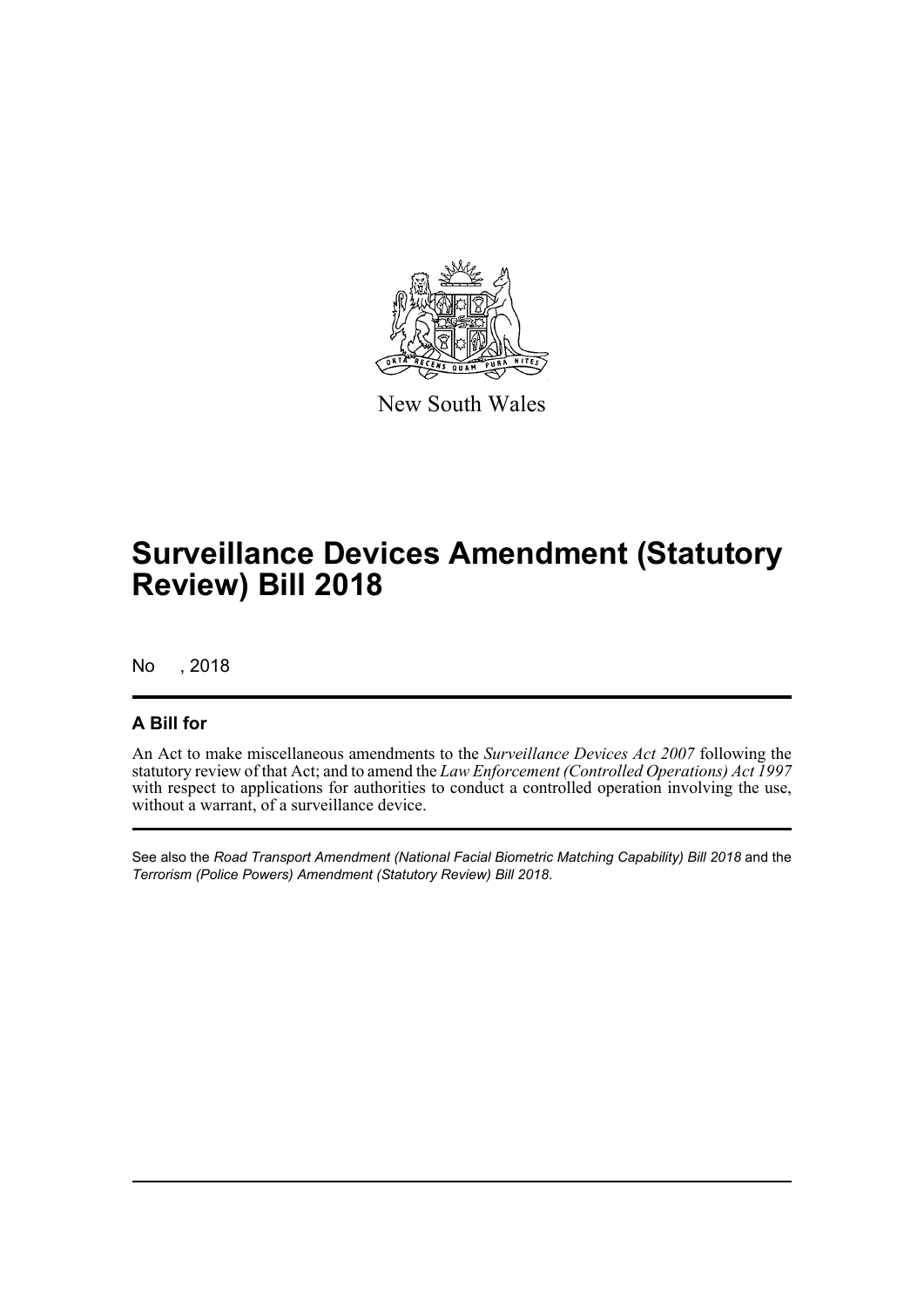<span id="page-5-1"></span><span id="page-5-0"></span>

| The Legislature of New South Wales enacts: |                                                                             |   |  |  |
|--------------------------------------------|-----------------------------------------------------------------------------|---|--|--|
|                                            | Name of Act                                                                 | 2 |  |  |
|                                            | This Act is the Surveillance Devices Amendment (Statutory Review) Act 2018. | З |  |  |
|                                            | Commencement                                                                |   |  |  |
|                                            | This Act commences on a day or days to be appointed by proclamation.        |   |  |  |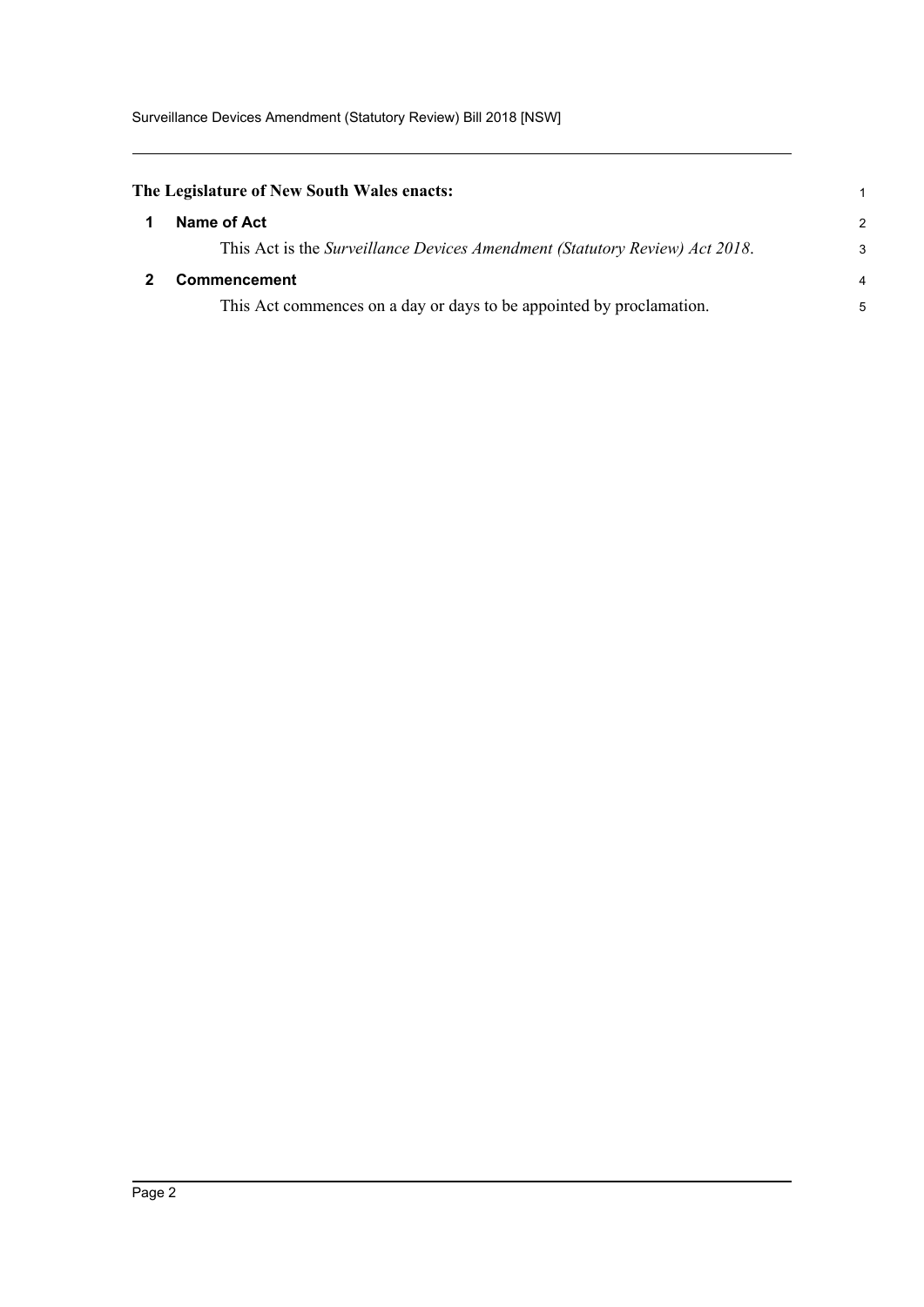<span id="page-6-0"></span>

|       | <b>Schedule 1</b>                                                                              |                       | <b>Amendment of Surveillance Devices Act 2007</b><br><b>No 64</b>                                                                                                                                 | 1<br>$\overline{2}$ |  |  |
|-------|------------------------------------------------------------------------------------------------|-----------------------|---------------------------------------------------------------------------------------------------------------------------------------------------------------------------------------------------|---------------------|--|--|
| [1]   | <b>Section 2A</b>                                                                              |                       |                                                                                                                                                                                                   | 3                   |  |  |
|       | Insert after section 2:                                                                        |                       |                                                                                                                                                                                                   | 4                   |  |  |
|       | 2A                                                                                             | <b>Objects of Act</b> |                                                                                                                                                                                                   | 5                   |  |  |
|       |                                                                                                |                       | The objects of this Act are:                                                                                                                                                                      | 6                   |  |  |
|       |                                                                                                | (a)                   | to provide law enforcement agencies with a comprehensive framework<br>for the use of surveillance devices in criminal investigations, and                                                         | $\overline{7}$<br>8 |  |  |
|       |                                                                                                | (b)                   | to enable law enforcement agencies to covertly gather evidence for the<br>purposes of criminal prosecutions, and                                                                                  | 9<br>10             |  |  |
|       |                                                                                                | (c)                   | to ensure that the privacy of individuals is not unnecessarily impinged<br>upon by providing strict requirements around the installation, use and<br>maintenance of surveillance devices.         | 11<br>12<br>13      |  |  |
| $[2]$ | <b>Section 4 Definitions</b>                                                                   |                       |                                                                                                                                                                                                   | 14                  |  |  |
|       |                                                                                                |                       | Insert in alphabetical order in section $4(1)$ :                                                                                                                                                  | 15                  |  |  |
|       |                                                                                                |                       | <b>Surveillance Devices Commissioner</b> means the Surveillance Devices<br>Commissioner appointed under section 51A.                                                                              | 16<br>17            |  |  |
| [3]   | Section 8 Installation, use and maintenance of optical surveillance devices without<br>consent |                       |                                                                                                                                                                                                   |                     |  |  |
|       | Insert after section $8(2)$ :                                                                  |                       |                                                                                                                                                                                                   | 20                  |  |  |
|       | (2A)                                                                                           |                       | Subsection (1) does not apply to the use of an optical surveillance device to<br>record visually or observe the carrying on of an activity if:                                                    | 21<br>22            |  |  |
|       |                                                                                                | (a)                   | a party to the activity is a participant in an authorised operation and, if<br>the participant is a law enforcement officer, the participant is using an<br>assumed name or assumed identity, and | 23<br>24<br>25      |  |  |
|       |                                                                                                | (b)                   | the person using the optical surveillance device is that participant or<br>another participant in that authorised operation.                                                                      | 26<br>27            |  |  |
| [4]   | Section 8 (3)                                                                                  |                       |                                                                                                                                                                                                   | 28                  |  |  |
|       | Insert in alphabetical order:                                                                  |                       |                                                                                                                                                                                                   | 29                  |  |  |
|       |                                                                                                |                       | <i>authorised operation</i> and <i>participant</i> in an authorised operation have the<br>same meanings as in the <i>Law Enforcement (Controlled Operations) Act 1997</i> .                       | 30<br>31            |  |  |
|       |                                                                                                | 1997.                 | Note. The definition of <i>participant</i> in an authorised operation includes a <i>civilian</i><br>participant within the meaning of the Law Enforcement (Controlled Operations) Act             | 32<br>33<br>34      |  |  |
| [5]   |                                                                                                |                       | Section 17 Application for a surveillance device warrant                                                                                                                                          | 35                  |  |  |
|       |                                                                                                |                       | Omit section 17 (3). Insert instead:                                                                                                                                                              | 36                  |  |  |
|       | (3)                                                                                            |                       | An application must include the following information:                                                                                                                                            | 37                  |  |  |
|       |                                                                                                | (a)                   | the information required (having regard to the warrant being sought) to<br>complete the surveillance device warrant particulars set out in<br>section 20 $(1)$ ,                                  | 38<br>39<br>40      |  |  |
|       |                                                                                                | (b)                   | details of any other alternative means of obtaining the evidence or<br>information sought under the warrant and the extent to which those<br>means may assist or prejudice the investigation,     | 41<br>42<br>43      |  |  |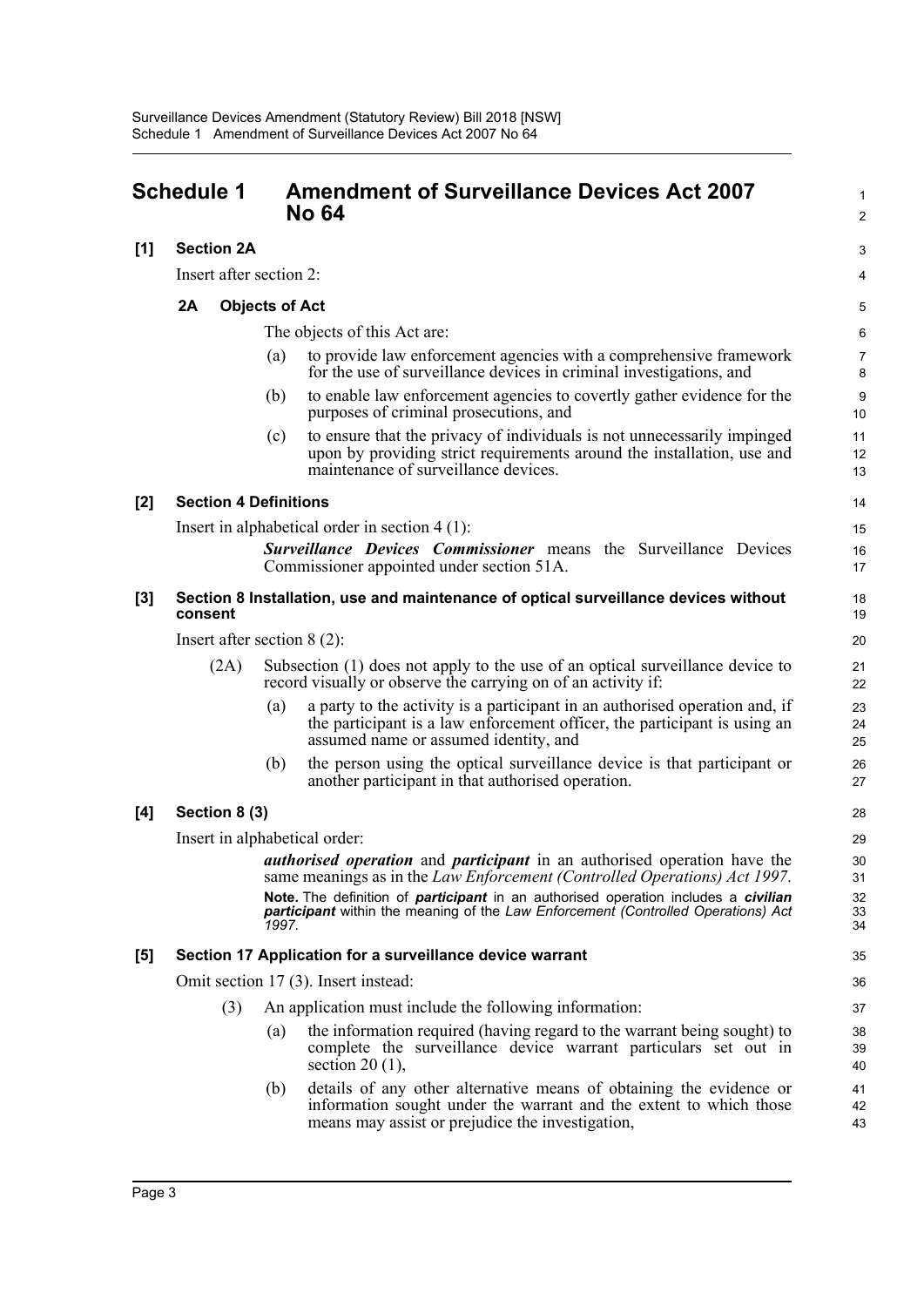|                   |                                                  | (c)                                                 | whether an attempt has been made to use an alternative means and, if<br>so, the result of the attempts,                                                                                                                                                                         | 2                    |  |  |  |  |
|-------------------|--------------------------------------------------|-----------------------------------------------------|---------------------------------------------------------------------------------------------------------------------------------------------------------------------------------------------------------------------------------------------------------------------------------|----------------------|--|--|--|--|
|                   |                                                  | (d)                                                 | details of any previous warrant or emergency authorisation sought or<br>issued under this Act in connection with the same relevant offence.                                                                                                                                     | G<br>4               |  |  |  |  |
|                   | (3A)                                             | that:                                               | Subject to this section, an application must be accompanied by an affidavit                                                                                                                                                                                                     | Ę<br>$\epsilon$      |  |  |  |  |
|                   |                                                  | (a)                                                 | supports the application and sets out the grounds on which the warrant<br>is sought, and                                                                                                                                                                                        | 7<br>ε               |  |  |  |  |
|                   |                                                  | (b)                                                 | as far as reasonably practicable identifies persons who may be<br>incidentally recorded by the surveillance device, and                                                                                                                                                         | ς<br>10              |  |  |  |  |
|                   |                                                  | (c)                                                 | includes any information known to the applicant that may be adverse to<br>the warrant application or, if no adverse information is known, a<br>statement to that effect.                                                                                                        | 11<br>12<br>13       |  |  |  |  |
| [6]               | Section 17 (5A)                                  |                                                     |                                                                                                                                                                                                                                                                                 | 14                   |  |  |  |  |
|                   | Insert after section $17(5)$ :                   |                                                     |                                                                                                                                                                                                                                                                                 | 15                   |  |  |  |  |
|                   | (5A)                                             |                                                     | A notice containing the information in subsections $(3)$ and $(3A)$ $(b)$ and $(c)$<br>must also be served on the Attorney General.                                                                                                                                             | 16<br>17             |  |  |  |  |
| $\left[ 7\right]$ |                                                  | Section 19 Determining an application               |                                                                                                                                                                                                                                                                                 |                      |  |  |  |  |
|                   |                                                  |                                                     | Insert at the end of section 19 (1) (c):                                                                                                                                                                                                                                        | 19                   |  |  |  |  |
|                   |                                                  |                                                     | , and                                                                                                                                                                                                                                                                           | 20                   |  |  |  |  |
|                   |                                                  | (d)                                                 | except in the case of a remote application—the notice referred to in<br>section 17 (5A) has been served on the Attorney General, and                                                                                                                                            | 21<br>22             |  |  |  |  |
|                   |                                                  | (e)                                                 | in the case of a remote application-the Attorney General has been<br>notified of the application and been given as much of the information<br>required to be included in the notice referred to in section $17(5A)$ as it<br>is reasonable to provide in the circumstances, and | 23<br>24<br>25<br>26 |  |  |  |  |
|                   |                                                  | (f)                                                 | the Attorney General has had an opportunity to be heard in relation to<br>the granting of the warrant.                                                                                                                                                                          | 27<br>28             |  |  |  |  |
| [8]               |                                                  | Section 20 Contents of surveillance device warrants |                                                                                                                                                                                                                                                                                 |                      |  |  |  |  |
|                   | Omit section $20(1)$ and $(2)$ . Insert instead: |                                                     |                                                                                                                                                                                                                                                                                 |                      |  |  |  |  |
|                   | (1)                                              |                                                     | A surveillance device warrant must specify the following (the <i>surveillance</i><br><i>device warrant particulars</i> ):                                                                                                                                                       | 31<br>32             |  |  |  |  |
|                   |                                                  | $\left( a\right)$                                   | the name of the applicant,                                                                                                                                                                                                                                                      | 33                   |  |  |  |  |
|                   |                                                  | (b)                                                 | the alleged relevant offence in respect of which the warrant is issued,                                                                                                                                                                                                         | 34                   |  |  |  |  |
|                   |                                                  | (c)                                                 | the kind of surveillance device authorised to be used,                                                                                                                                                                                                                          | 35                   |  |  |  |  |
|                   |                                                  | (d)                                                 | if the warrant authorises the use of a surveillance device on or in<br>premises or a vehicle—the premises or vehicle on or in which the use of<br>the surveillance device is authorised,                                                                                        | 36<br>37<br>38       |  |  |  |  |
|                   |                                                  | (e)                                                 | if the warrant authorises the use of a surveillance device in or on an<br>object or class of object—the object or class of object in or on which the<br>use of the surveillance device is authorised,                                                                           | 39<br>40<br>41       |  |  |  |  |
|                   |                                                  | (f)                                                 | if the warrant authorises the use of a surveillance device on or about the<br>body of a person—the name of the person (or, if the identity of the<br>person is unknown, that fact),                                                                                             | 42<br>43<br>44       |  |  |  |  |
|                   |                                                  |                                                     |                                                                                                                                                                                                                                                                                 |                      |  |  |  |  |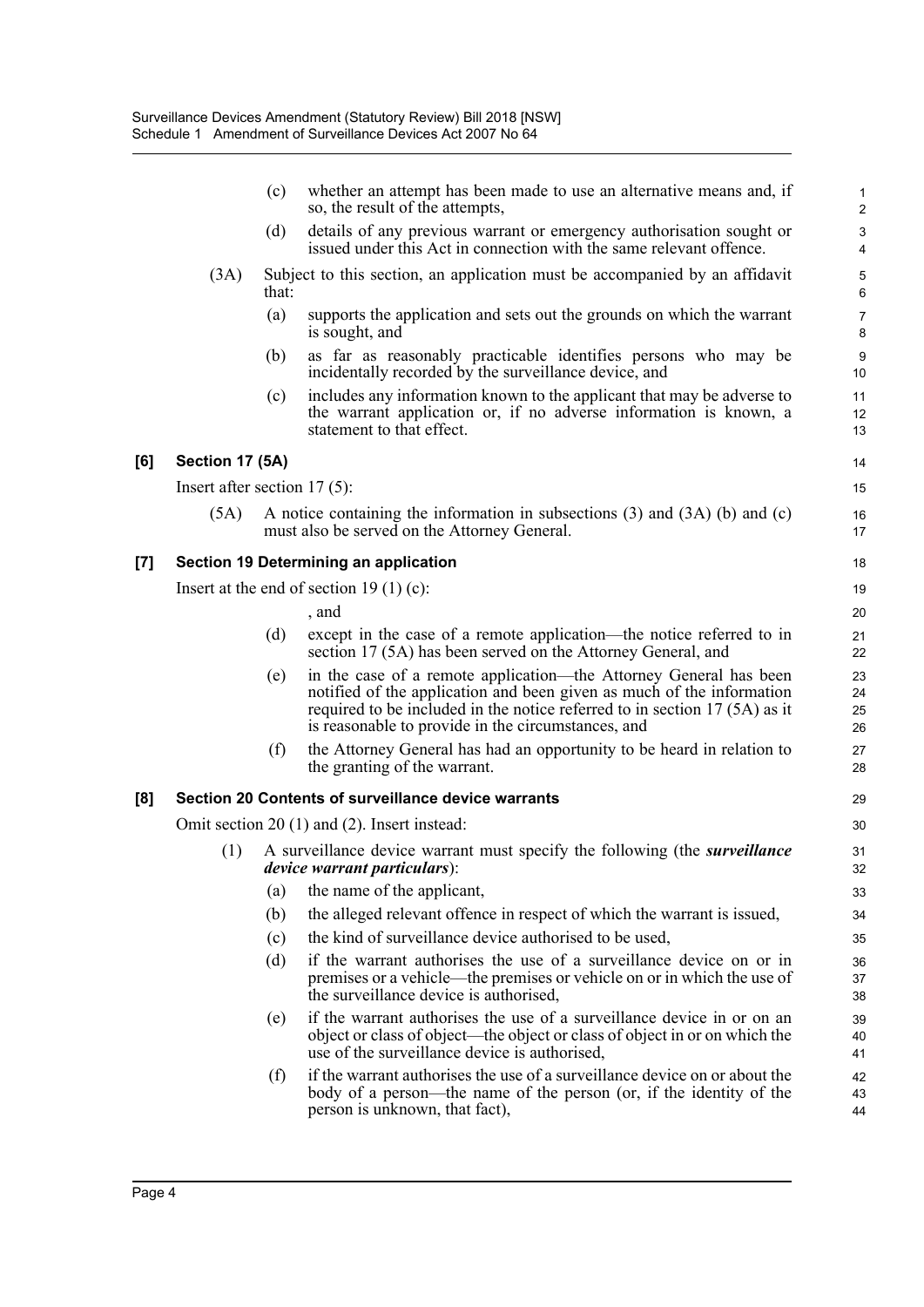|        |                                      | if the warrant authorises the use of a surveillance device in respect of<br>(g)<br>the conversations, activities or geographical location of a person—the<br>name of the person (if known),                                                                                                                                                                  | 1<br>2<br>З                      |  |  |  |
|--------|--------------------------------------|--------------------------------------------------------------------------------------------------------------------------------------------------------------------------------------------------------------------------------------------------------------------------------------------------------------------------------------------------------------|----------------------------------|--|--|--|
|        |                                      | the name of the law enforcement officer primarily responsible for<br>(h)<br>executing the warrant,                                                                                                                                                                                                                                                           | 4<br>5                           |  |  |  |
|        |                                      | the period during which the warrant is to be in force, being a period not<br>(i)<br>exceeding 90 days.                                                                                                                                                                                                                                                       | $\epsilon$<br>$\overline{7}$     |  |  |  |
|        | (2)                                  | A warrant must also include the following:                                                                                                                                                                                                                                                                                                                   | ε                                |  |  |  |
|        |                                      | a statement that the eligible Judge or eligible Magistrate is satisfied of<br>(a)<br>the matters referred to in section $19(1)$ and has had regard to the matters<br>referred to in section 19 $(2)$ ,                                                                                                                                                       | ς<br>10<br>11                    |  |  |  |
|        |                                      | the date the warrant is issued,<br>(b)                                                                                                                                                                                                                                                                                                                       | 12                               |  |  |  |
|        |                                      | the date on which the warrant commences, being not more than 10 days<br>(c)<br>after the date on which the warrant is issued,                                                                                                                                                                                                                                | 13<br>14                         |  |  |  |
|        |                                      | details of any conditions subject to which premises or a vehicle may be<br>(d)<br>entered, or a surveillance device used, under the warrant,                                                                                                                                                                                                                 | 15<br>16                         |  |  |  |
|        |                                      | the period within which a report about the use of the surveillance device<br>(e)<br>authorised by the warrant must be furnished to the eligible Judge or<br>eligible Magistrate under section 44 (1), being a period that expires not<br>less than 60 days after the expiry of the warrant.                                                                  | 17<br>18<br>1 <sup>c</sup><br>20 |  |  |  |
| [9]    |                                      | Section 24 Discontinuance of use of surveillance device under warrant                                                                                                                                                                                                                                                                                        | 21                               |  |  |  |
|        |                                      | Insert after section 24 $(2)$ :                                                                                                                                                                                                                                                                                                                              | 22                               |  |  |  |
|        | (2A)                                 | The chief officer of the law enforcement agency is not required to cause an<br>application to be made for the revocation of a warrant under section 23 if the<br>warrant will cease to be in force within 5 days after the day on which the chief<br>officer became satisfied the use of a surveillance device under the warrant was<br>no longer necessary. | 23<br>24<br>25<br>26<br>27       |  |  |  |
| [10]   |                                      | Section 25 Application for a retrieval warrant                                                                                                                                                                                                                                                                                                               | 28                               |  |  |  |
|        | Omit section 25 (3). Insert instead: |                                                                                                                                                                                                                                                                                                                                                              |                                  |  |  |  |
|        | (3)                                  | An application must include the information required (having regard to the<br>warrant being sought) to complete the retrieval warrant particulars set out in<br>section $28(1)$ .                                                                                                                                                                            | 3 <sub>C</sub><br>31<br>32       |  |  |  |
|        | (3A)                                 | Subject to this section, an application must be accompanied by an affidavit<br>that:                                                                                                                                                                                                                                                                         | 33<br>34                         |  |  |  |
|        |                                      | (a)<br>supports the application and sets out the grounds on which the warrant<br>is sought, and                                                                                                                                                                                                                                                              | 35<br>36                         |  |  |  |
|        |                                      | includes any information known to the applicant that may be adverse to<br>(b)<br>the warrant application or, if no adverse information is known, a<br>statement to that effect.                                                                                                                                                                              | 37<br>38<br>39                   |  |  |  |
| $[11]$ | Section 25 (5A)                      |                                                                                                                                                                                                                                                                                                                                                              |                                  |  |  |  |
|        | Insert after section $25(5)$ :       |                                                                                                                                                                                                                                                                                                                                                              |                                  |  |  |  |
|        | (5A)                                 | A notice containing the information in subsections $(3)$ and $(3A)$ (b) must also<br>be served on the Attorney General.                                                                                                                                                                                                                                      | 42<br>43                         |  |  |  |
|        |                                      |                                                                                                                                                                                                                                                                                                                                                              |                                  |  |  |  |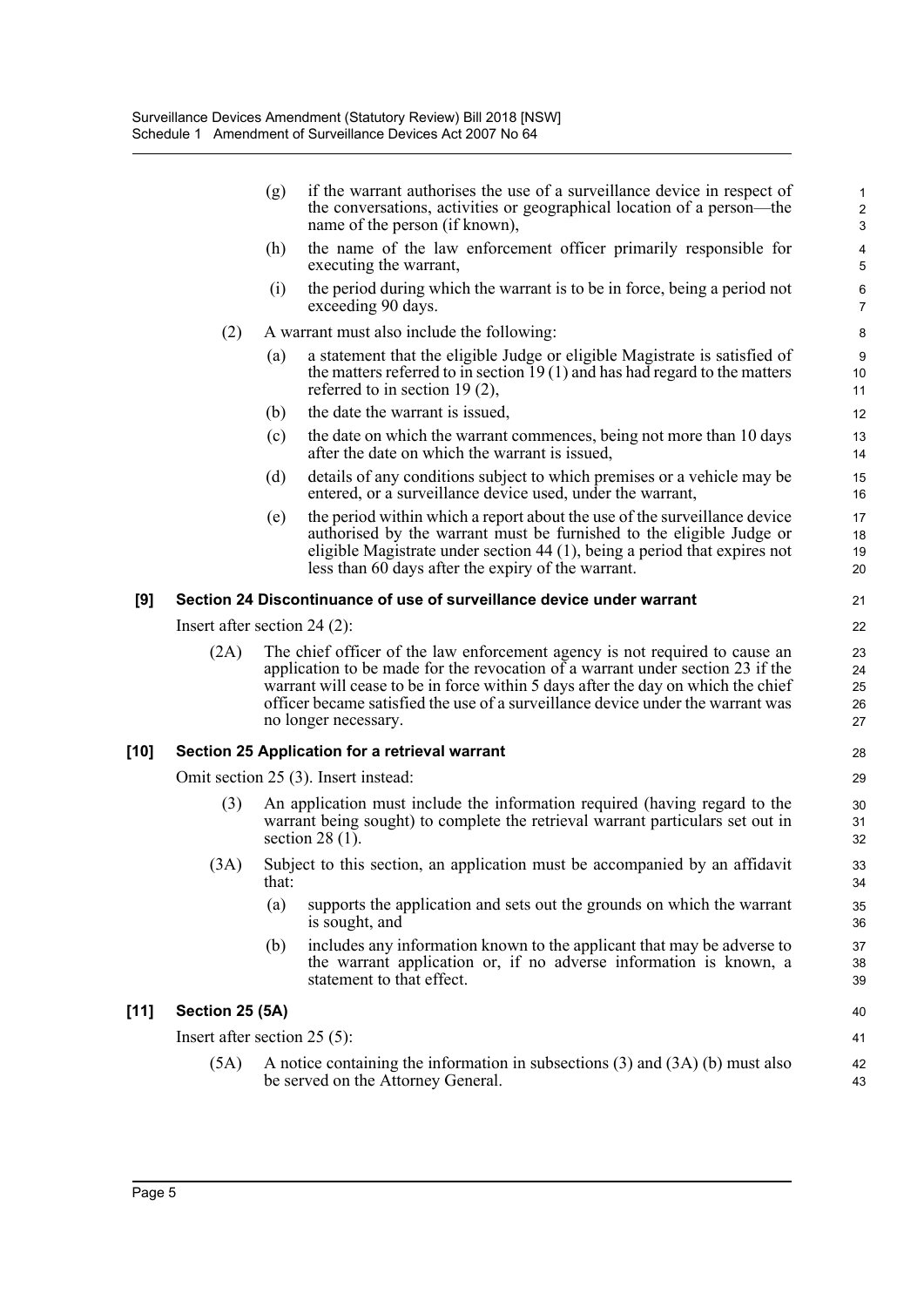| $[12]$ |                                                                                                                          |     | <b>Section 27 Determining an application</b>                                                                                                                                                                                                                                         |                           |  |  |
|--------|--------------------------------------------------------------------------------------------------------------------------|-----|--------------------------------------------------------------------------------------------------------------------------------------------------------------------------------------------------------------------------------------------------------------------------------------|---------------------------|--|--|
|        | Insert at the end of section 27 $(1)$ (c):                                                                               |     |                                                                                                                                                                                                                                                                                      |                           |  |  |
|        |                                                                                                                          |     | , and                                                                                                                                                                                                                                                                                | G                         |  |  |
|        |                                                                                                                          | (d) | except in the case of a remote application—the notice referred to in<br>section 25 (5A) has been served on the Attorney General, and                                                                                                                                                 | 5                         |  |  |
|        |                                                                                                                          | (e) | in the case of a remote application—the Attorney General has been<br>notified of the application and been given as much of the information<br>required to be included in the notice referred to in section 25 (5A) as it<br>is reasonable to provide in the circumstances, and       | $\epsilon$<br>7<br>ε<br>ς |  |  |
|        |                                                                                                                          | (f) | the Attorney General has had an opportunity to be heard in relation to<br>the granting of the warrant.                                                                                                                                                                               | 1 <sub>C</sub><br>11      |  |  |
| $[13]$ |                                                                                                                          |     | <b>Section 28 Contents of retrieval warrants</b>                                                                                                                                                                                                                                     | 12                        |  |  |
|        |                                                                                                                          |     | Omit section 28 (1). Insert instead:                                                                                                                                                                                                                                                 | 13                        |  |  |
|        | (1)                                                                                                                      |     | A retrieval warrant must specify the following (the <i>retrieval warrant</i><br><i>particulars</i> ):                                                                                                                                                                                | 14<br>15                  |  |  |
|        |                                                                                                                          | (a) | the name of the applicant,                                                                                                                                                                                                                                                           | 16                        |  |  |
|        |                                                                                                                          | (b) | the kind of surveillance device authorised to be retrieved,                                                                                                                                                                                                                          | 17                        |  |  |
|        |                                                                                                                          | (c) | the premises, vehicle or other object from which the surveillance device<br>is to be retrieved,                                                                                                                                                                                      | 18<br>1 <sup>c</sup>      |  |  |
|        |                                                                                                                          | (d) | the name of the law enforcement officer primarily responsible for<br>executing the warrant,                                                                                                                                                                                          | 20<br>21                  |  |  |
|        |                                                                                                                          | (e) | the period during which the warrant is to be in force, being a period not<br>exceeding 90 days.                                                                                                                                                                                      | 22<br>23                  |  |  |
|        | (1A)                                                                                                                     |     | A warrant must also include the following:                                                                                                                                                                                                                                           | 24                        |  |  |
|        |                                                                                                                          | (a) | a statement that the eligible Judge or eligible Magistrate is satisfied of<br>the matters referred to in section $27(1)$ and has had regard to the matters<br>referred to in section $27(2)$ ,                                                                                       | 25<br>26<br>27            |  |  |
|        |                                                                                                                          | (b) | the date the warrant is issued,                                                                                                                                                                                                                                                      | 28                        |  |  |
|        |                                                                                                                          | (c) | the date on which the warrant commences, being not more than 10 days<br>after the date on which the warrant is issued,                                                                                                                                                               | 29<br>3 <sub>C</sub>      |  |  |
|        |                                                                                                                          | (d) | details of any conditions subject to which premises or a vehicle may be<br>entered under the warrant,                                                                                                                                                                                | 31<br>32                  |  |  |
|        |                                                                                                                          | (e) | the period within which a report about the use of the surveillance device<br>authorised by the warrant must be furnished to the eligible Judge or<br>eligible Magistrate under section 44 (1), being a period that expires not<br>less than 60 days after the expiry of the warrant. | 33<br>34<br>35<br>36      |  |  |
| $[14]$ | Section 33 Application for approval after use of surveillance device without warrant<br>or under emergency authorisation |     |                                                                                                                                                                                                                                                                                      |                           |  |  |
|        | Omit section 33 (3). Insert instead:                                                                                     |     |                                                                                                                                                                                                                                                                                      |                           |  |  |
|        | (3)                                                                                                                      |     | An application for approval must:                                                                                                                                                                                                                                                    | 40                        |  |  |
|        |                                                                                                                          | (a) | include the name of the applicant, and                                                                                                                                                                                                                                               | 41                        |  |  |
|        |                                                                                                                          | (b) | specify the kind of surveillance device sought to be approved, and                                                                                                                                                                                                                   | 42                        |  |  |
|        |                                                                                                                          | (c) | be supported by an affidavit setting out the grounds on which the<br>approval is sought.                                                                                                                                                                                             | 43<br>44                  |  |  |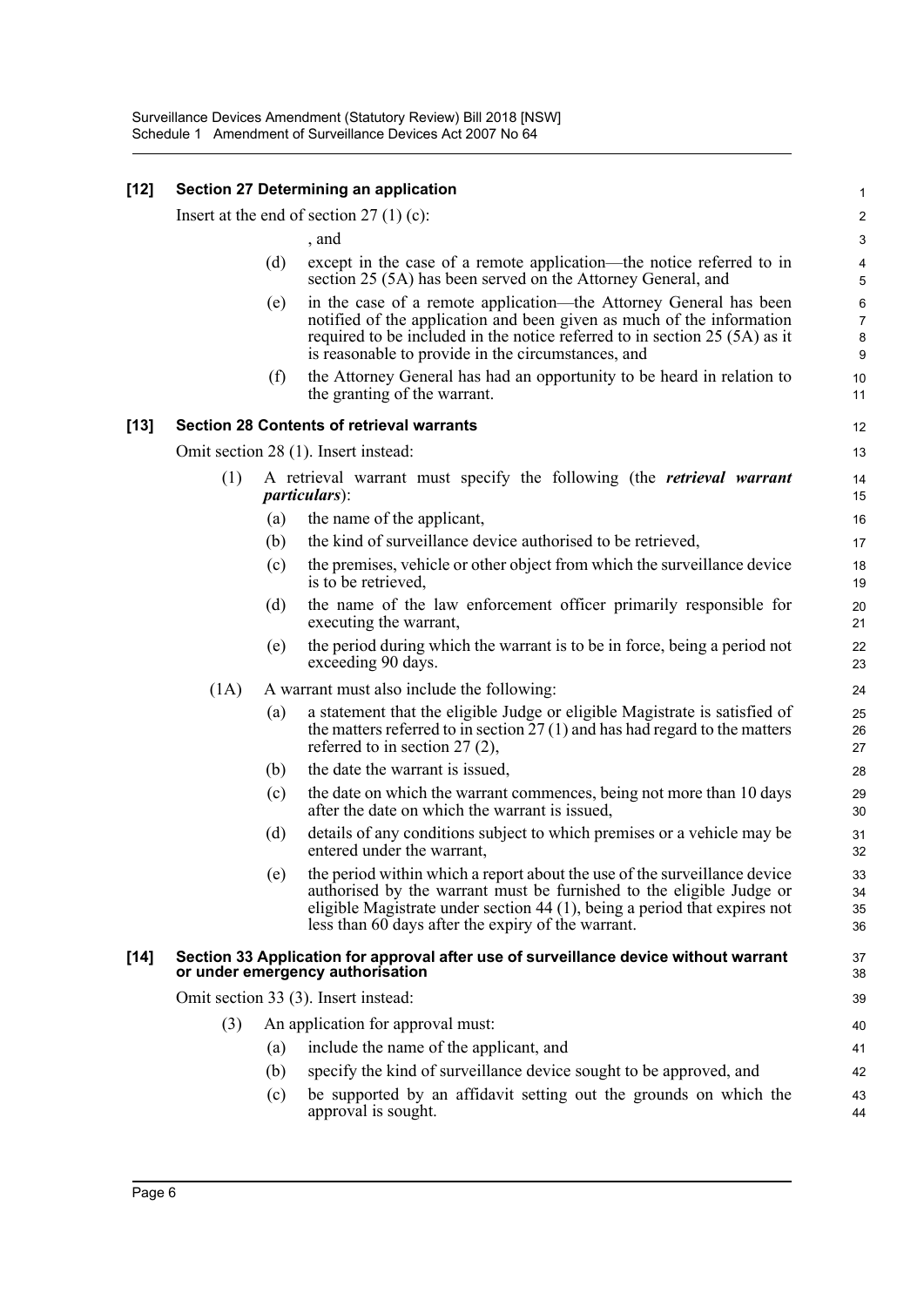|        |                                  | (3A)                                     |          | An application for approval may also be accompanied by an application for a<br>surveillance device warrant made in accordance with Division 2.                                                                                                                             | 2                                 |
|--------|----------------------------------|------------------------------------------|----------|----------------------------------------------------------------------------------------------------------------------------------------------------------------------------------------------------------------------------------------------------------------------------|-----------------------------------|
| $[15]$ |                                  |                                          |          | Section 35 Eligible Judge may approve emergency use of powers                                                                                                                                                                                                              | З                                 |
|        |                                  |                                          |          | Omit section 35 (3). Insert instead:                                                                                                                                                                                                                                       | 4                                 |
|        |                                  | (3)                                      |          | If the application under section 33 is accompanied by an application for a<br>surveillance device warrant, the application for the warrant may be determined<br>at the same time as the application for approval but is to be determined in<br>accordance with Division 2. | $\epsilon$<br>$\overline{7}$<br>ε |
| [16]   |                                  |                                          |          | Section 39 What is protected information?                                                                                                                                                                                                                                  | ξ                                 |
|        |                                  | <i>information.</i>                      |          | Insert "or $8$ (2A)" after "section 7 (4)" in paragraph (c) of the definition of <i>protected</i>                                                                                                                                                                          | 10<br>11                          |
| [17]   |                                  |                                          |          | Section 41 Dealing with records obtained by use of surveillance devices                                                                                                                                                                                                    | 12                                |
|        |                                  | section 41 $(1)$ $(a)$ .                 |          | Insert "or as referred to in section 7 (4) or 8 (2A)" after "in an emergency" in                                                                                                                                                                                           | 13<br>14                          |
| [18]   |                                  | <b>Section 45A</b>                       |          |                                                                                                                                                                                                                                                                            | 15                                |
|        |                                  | Insert after section 45:                 |          |                                                                                                                                                                                                                                                                            | 16                                |
|        | 45A                              |                                          |          | <b>Annual report of Department</b>                                                                                                                                                                                                                                         | 17                                |
|        |                                  | (1)                                      |          | The annual report of the Department of Justice must set out the following in<br>relation to surveillance device warrants and retrieval warrants for the period to<br>which the report relates:                                                                             | 18<br>1 <sup>c</sup><br>20        |
|        |                                  |                                          | (a)      | the number of matters in which the advice of the Attorney General has<br>been sought in respect of a prospective application for a warrant,                                                                                                                                | 21<br>22                          |
|        |                                  |                                          | (b)      | the number of applications for a warrant that have been made,                                                                                                                                                                                                              | 23                                |
|        |                                  |                                          | (c)      | the number of applications in which the Attorney General was heard<br>before the Judge or Magistrate in the determination of the application,                                                                                                                              | 24<br>25                          |
|        |                                  |                                          | (d)      | the number of applications that were withdrawn before being<br>determined,                                                                                                                                                                                                 | 26<br>27                          |
|        |                                  |                                          | (e)      | the number of applications that were refused,                                                                                                                                                                                                                              | 28                                |
|        |                                  |                                          | (f)      | the number of warrants in respect of which a direction was given under<br>section $52(1)$ to supply information to a person about the warrant or use<br>of a surveillance device (or both).                                                                                | 29<br>3 <sub>C</sub><br>31        |
|        |                                  |                                          | 1987.    | Note. References to the Attorney General in this subsection include persons acting<br>under delegation from the Attorney General. See section 49 (6) of the Interpretation Act                                                                                             | 32<br>33<br>34                    |
|        |                                  | (2)                                      |          | The Attorney General is to ensure that, as far as reasonably practicable,<br>information is provided for the purposes of subsection (1).                                                                                                                                   | 35<br>36                          |
| [19]   | Sections 51A and 51B             |                                          |          |                                                                                                                                                                                                                                                                            |                                   |
|        | Omit section 51. Insert instead: |                                          |          |                                                                                                                                                                                                                                                                            |                                   |
|        | 51A                              | <b>Surveillance Devices Commissioner</b> |          |                                                                                                                                                                                                                                                                            |                                   |
|        |                                  | (1)                                      |          | The Secretary of the Department of Justice, in consultation with the Minister,<br>must appoint a Surveillance Devices Commissioner.                                                                                                                                        | 40<br>41                          |
|        |                                  | (2)                                      | Service. | The Surveillance Devices Commissioner is to be employed in the Public                                                                                                                                                                                                      | 42<br>43                          |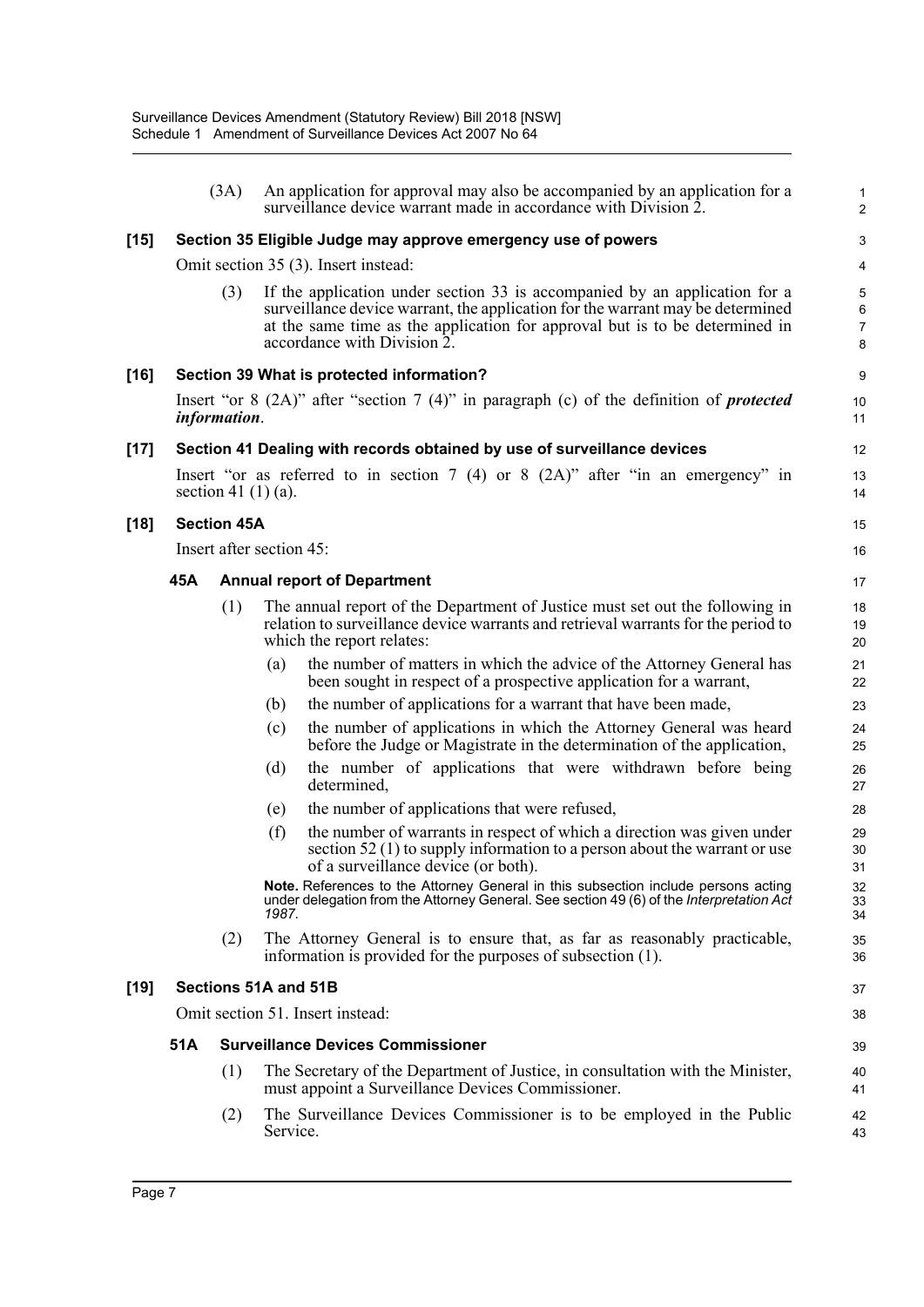|        |                               | (3)  |                    | A person cannot be employed as the Surveillance Devices Commissioner<br>unless the person is:                                                                                            | 2                                 |  |  |
|--------|-------------------------------|------|--------------------|------------------------------------------------------------------------------------------------------------------------------------------------------------------------------------------|-----------------------------------|--|--|
|        |                               |      | (a)                | an Australian legal practitioner with at least 7 years legal practice<br>experience, and                                                                                                 | G<br>4                            |  |  |
|        |                               |      | (b)                | either:                                                                                                                                                                                  | 5                                 |  |  |
|        |                               |      |                    | (i)<br>a Judge or other judicial officer, or a former Judge or judicial<br>officer, of a superior court of record of the State or of any other<br>State or Territory or of Australia, or | $\epsilon$<br>$\overline{1}$<br>ε |  |  |
|        |                               |      |                    | qualified to be appointed as a Judge or other judicial officer of a<br>(ii)<br>court referred to in subparagraph (i).                                                                    | ς<br>10                           |  |  |
|        |                               | (4)  |                    | The Surveillance Devices Commissioner has the functions conferred or<br>imposed on the Commissioner by or under this Act or any other Act.                                               | 11<br>12                          |  |  |
|        | 51 <sub>B</sub>               |      | <b>Delegation</b>  |                                                                                                                                                                                          | 13                                |  |  |
|        |                               |      |                    | The Attorney General may delegate the exercise of any function of the<br>Attorney General under Part 3 or 5 of this Act (other than this power of<br>delegation) to:                     | 14<br>15<br>16                    |  |  |
|        |                               |      | (a)                | the Surveillance Devices Commissioner, or                                                                                                                                                | 17                                |  |  |
|        |                               |      | (b)                | the Solicitor General, or                                                                                                                                                                | 18                                |  |  |
|        |                               |      | (c)                | the Crown Advocate, or                                                                                                                                                                   | 19                                |  |  |
|        |                               |      | (d)                | a person, or a class of persons, authorised for the purposes of this section<br>by the regulations.                                                                                      | 20<br>21                          |  |  |
| [20]   |                               |      |                    | Section 53 Use of assumed names or code-names in warrant                                                                                                                                 | 22                                |  |  |
|        |                               |      |                    | Omit "under section 51" from section 53 (2).                                                                                                                                             | 23                                |  |  |
|        |                               |      |                    | Insert instead "served on the Attorney General".                                                                                                                                         | 24                                |  |  |
| $[21]$ | <b>Section 59 Regulations</b> |      |                    |                                                                                                                                                                                          |                                   |  |  |
|        |                               |      |                    | Insert after section 59 $(1)$ :                                                                                                                                                          | 26                                |  |  |
|        |                               | (1A) |                    | The regulations may prescribe the form in which an application under this Act<br>is to be made.                                                                                          | 27<br>28                          |  |  |
| [22]   |                               |      |                    | Schedule 1 Savings, transitional and other provisions                                                                                                                                    | 29                                |  |  |
|        | <b>Insert after Part 3:</b>   |      |                    |                                                                                                                                                                                          |                                   |  |  |
|        | Part 4                        |      |                    | Provisions consequent on enactment of<br><b>Surveillance Devices Amendment (Statutory</b><br>Review) Act 2018                                                                            | 31<br>32<br>33                    |  |  |
|        | 8                             |      | <b>Definitions</b> |                                                                                                                                                                                          | 34                                |  |  |
|        |                               |      |                    | In this Part:                                                                                                                                                                            | 35                                |  |  |
|        |                               |      |                    | <b>amending Act</b> means the Surveillance Devices Amendment (Statutory Review)<br>Act 2018.                                                                                             | 36<br>37                          |  |  |
|        |                               |      |                    | commencement day means the day on which the amending Act commences.                                                                                                                      | 38                                |  |  |
|        | 9                             |      |                    | Applications made before commencement day                                                                                                                                                | 39                                |  |  |
|        |                               |      |                    | An application for a warrant made but not decided before the commencement<br>day is to be determined as if the amending Act had not commenced.                                           | 40<br>41                          |  |  |
|        |                               |      |                    |                                                                                                                                                                                          |                                   |  |  |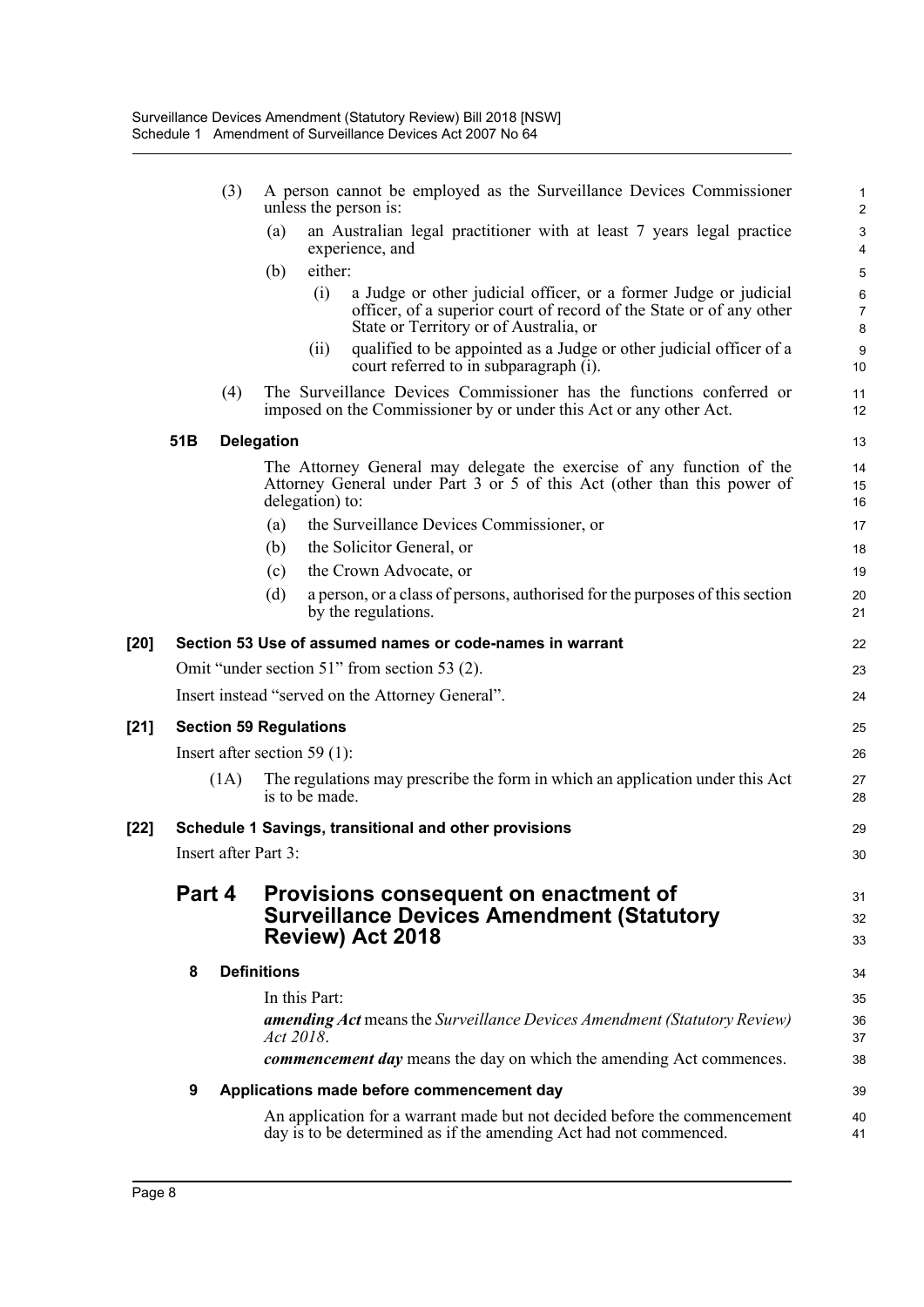#### **10 Application for revocation of warrant** 1

Section 24 (2A) extends to a warrant issued before the commencement day.